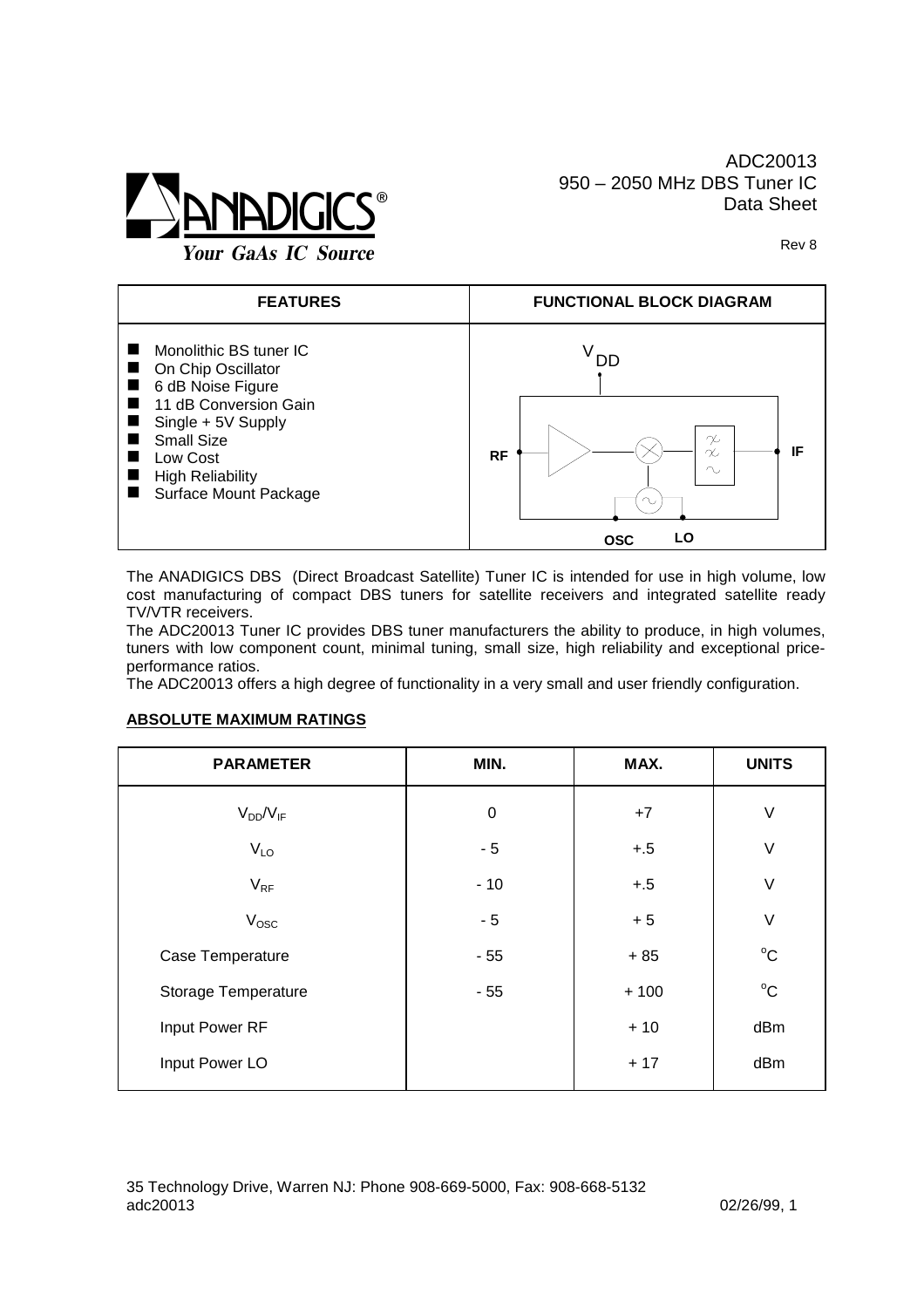## ELECTRICAL SPECIFICATIONS

(Packaged unit,  $T_A = 25 \,^{\circ}C$ ,  $V_{DD} = +5V$ )

| <b>PARAMETER</b>                                                | MIN.        | TYP.            | MAX.           | <b>UNITS</b>                           |
|-----------------------------------------------------------------|-------------|-----------------|----------------|----------------------------------------|
| Frequency<br><b>RF</b><br>$\mathsf{LO}^1$<br>IF                 | 950<br>1430 | 480             | 2050<br>2530   | <b>MHz</b><br><b>MHz</b><br><b>MHz</b> |
| Conversion Gain <sup>6</sup>                                    | 6           | 11              |                | dB                                     |
| 6<br>SSB Noise Figure                                           |             | 6.5             | 11             | dB                                     |
| Third Order IMD <sup>4</sup><br>(-20 dBm Tones, 5 MHz Apart)    |             | $-40$           | $-35$          | dBc                                    |
| Second Order IMD<br>(-20 dBm Input Level)                       |             | $-25$           | $-20$          | dBc                                    |
| LO Leakage 1,2<br><b>RF Port</b><br>IF Port                     |             | $-30$<br>0      | $-25$<br>3     | dBm<br>dBm                             |
| LO Output Level for PLL 3                                       | -8          | $-4$            |                | dBm                                    |
| Tuning Voltage <sup>1</sup> (VT)                                | 1           |                 | 20             | Volts                                  |
| VCO Phase Noise <sup>5</sup><br>10 kHz Offset<br>100 kHz Offset |             | $-70$<br>$-100$ | $-65$<br>$-95$ | dBc/Hz<br>dBc/Hz                       |
| Input Impedance <sup>7</sup>                                    |             |                 |                |                                        |
| Output Impedance <sup>7</sup>                                   |             |                 |                |                                        |
| Power Supply Current (+ 5V)                                     |             | 60              | 85             | mA                                     |

**NOTES** 

1. Measured in ANADIGICS test fixture with Toshiba 1SV186 off-chip-varactor.

2. Includes external coupling through test fixture.

3. Oscillator output for external PLL. (Pin 14)

4. Measured at 1450 & 1750 MHz.

5. Measured using PLL (LBW =1KHz, Reference = 1.25 MHz, Step Size = 10 MHz).

6. Measured in ANADIGICS test set-up.

7. See Smith charts.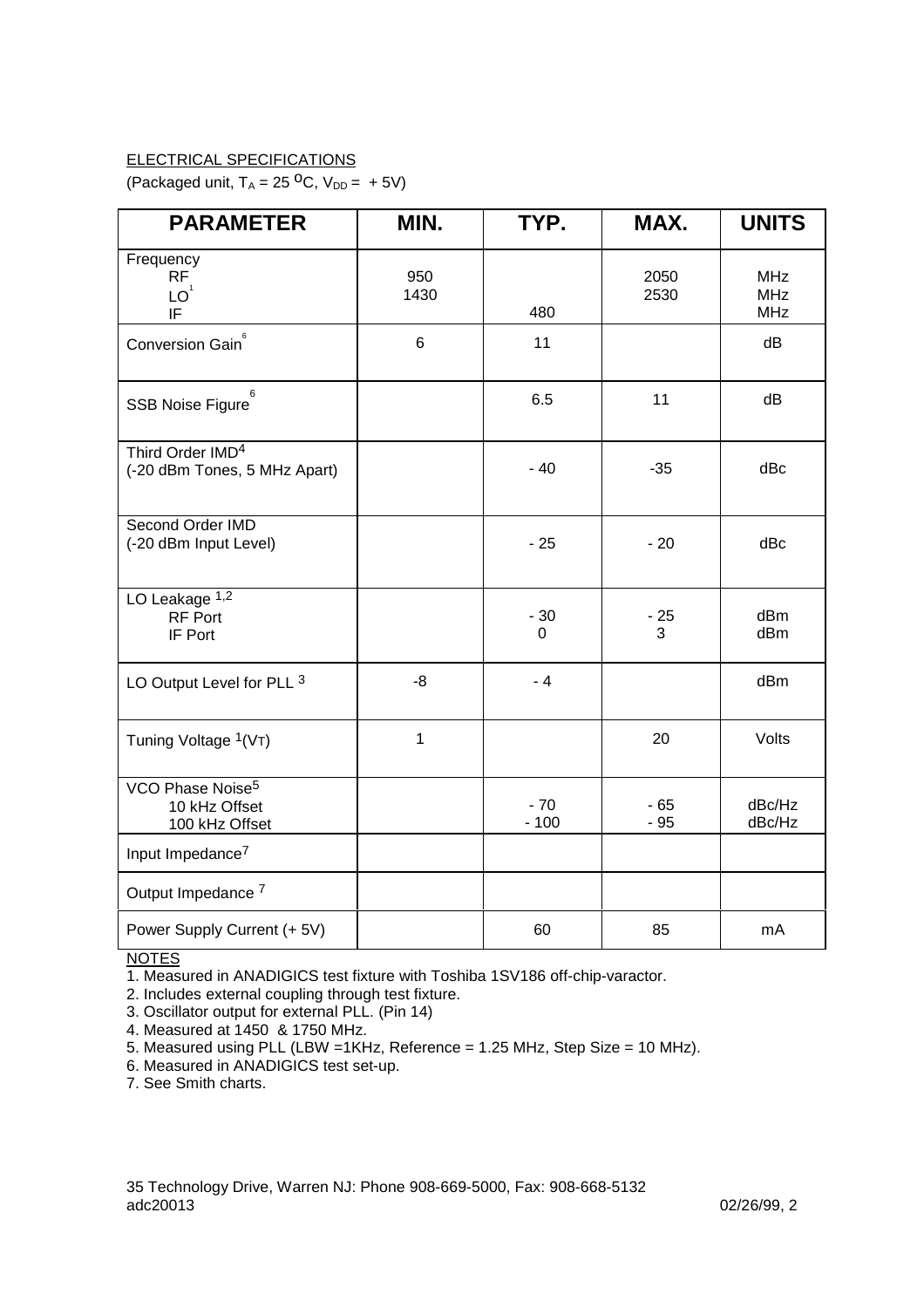